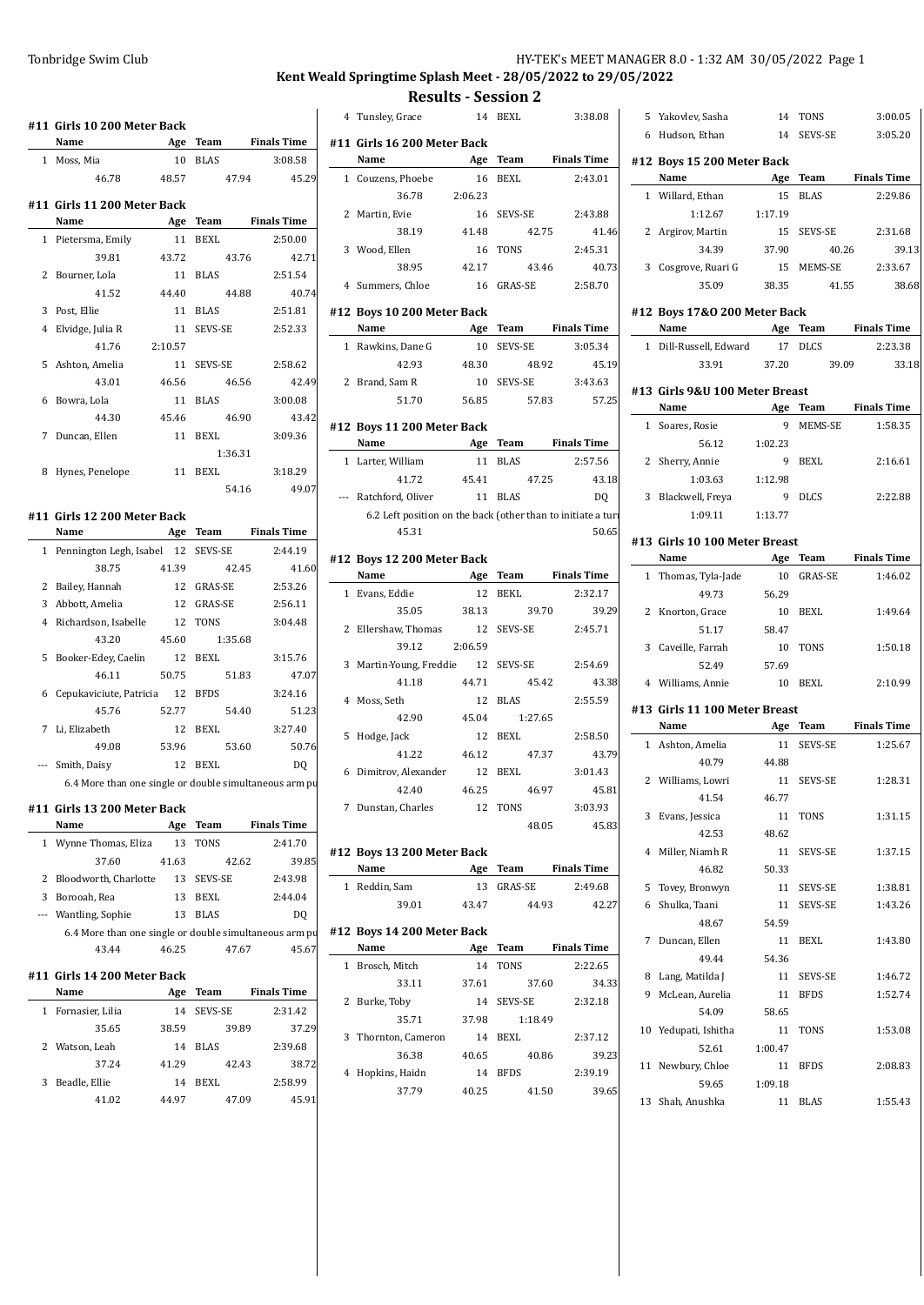## Tonbridge Swim Club **HY-TEK's MEET MANAGER 8.0 - 1:32 AM 30/05/2022** Page 2

## **Kent Weald Springtime Splash Meet - 28/05/2022 to 29/05/2022**

**Results - Session 2**

|   |                                                            |         |             |                    | Results -                 |      |
|---|------------------------------------------------------------|---------|-------------|--------------------|---------------------------|------|
|   | (#13 Girls 11 100 Meter Breast)                            |         |             |                    | 7 Peerman, Caitlin        |      |
|   | --- Cross, Emilia                                          |         | 11 BEXL     | D <sub>0</sub>     | 48.15                     | 54   |
|   | 7.6 Did not touch at turn or finish with both hands, or to |         |             |                    | 8 Baykun, Veronica        |      |
|   | 56.15                                                      | 1:03.74 |             |                    | 47.31                     | 57   |
|   | --- Detko, Emily                                           |         | 11 BEXL     | D <sub>0</sub>     | #13 Girls 14 100 Meter Br |      |
|   | 7.1 Head not breaking the surface before hands turn inw    |         |             |                    | Name                      | f    |
|   | 55.49                                                      | 59.28   |             |                    | 1 Rogers, Ellie           |      |
|   | #13 Girls 12 100 Meter Breast                              |         |             |                    | 37.05                     | 41   |
|   | Name                                                       |         | Age Team    | <b>Finals Time</b> | 2 Legge, Danielle         |      |
|   | 1 Smith, Amalie                                            | 12      | <b>TONS</b> | 1:18.52            | 38.48                     | 41   |
|   | 37.31                                                      | 41.21   |             |                    | 3 Dill-Russell, Isobelle  |      |
|   | 2 Myles, Imogen                                            | 12      | SEVS-SE     | 1:18.57            | 4 Fornasier, Lilia        |      |
|   | 36.38                                                      | 42.19   |             |                    | 5 Golebiowska, Paulina    |      |
|   | 3 Neal, Cara P                                             | 12      | SEVS-SE     | 1:22.44            | 40.70                     | 46   |
|   | 38.45                                                      | 43.99   |             |                    | 6 Rolfe, Sophie           |      |
|   | 4 Tikova, Mariela                                          | 12      | <b>BLAS</b> | 1:27.13            | 46.86                     | 54   |
|   | 40.45                                                      | 46.68   |             |                    | 7 Reddin, Leanne          |      |
|   | 5 Whiffin, Emma                                            | 12      | <b>BEXL</b> | 1:29.61            | 48.57                     | 55   |
|   | 42.08                                                      | 47.53   |             |                    | 8 Katolik, Angelika       |      |
|   | 6 Zidan, Salma                                             | 12      | SEVS-SE     | 1:31.97            | 48.71                     | 56   |
|   | 7 Muszalska, Nicola                                        | 12      | GRAS-SE     | 1:33.16            |                           |      |
|   | 43.82                                                      | 49.34   |             |                    | #13 Girls 15 100 Meter Br |      |
|   | 8 Marshall, Emily                                          | 12      | MEMS-SE     | 1:33.24            | Name                      | ŀ    |
|   | 44.20                                                      | 49.04   |             |                    | 1 Le, Lan                 |      |
|   | 9 Doyle, Erin                                              | 12      | TONS        | 1:36.51            | 37.93                     | 45   |
|   | 45.13                                                      | 51.38   |             |                    | 2 Cunliffe, Emma          |      |
|   | 10 Devon-Lowe, Jessica                                     | 12      | <b>BEXL</b> | 1:38.35            | 41.92                     | 47   |
|   | 45.30                                                      | 53.05   |             |                    | #13 Girls 16 100 Meter Br |      |
|   | 11 Caveille, Amelie                                        | 12      | <b>TONS</b> | 1:39.99            | Name                      | f    |
|   | 47.49                                                      | 52.50   |             |                    | 1 Lown, Molly             |      |
|   | 12 Cook, Lily                                              | 12      | TONS        | 1:49.05            | 36.61                     | 42   |
|   | 14 Hodsdon, Grace                                          | 12      | BEXL        | 1:58.33            |                           |      |
|   | 56.99                                                      | 1:01.34 |             |                    | #13 Girls 17&0 100 Meter  |      |
|   | 15 Imadalou, Ines Emilia                                   | 12      | <b>BEXL</b> | 2:06.81            | Name                      | P    |
|   | 59.89                                                      | 1:06.92 |             |                    | 1 Elvidge, Hannah G       |      |
|   | --- Hodsdon, Rebekah                                       |         | 12 BEXL     | DQ                 | 38.58                     | 42   |
|   | 7.6 Did not touch at turn or finish with both hands, or to |         |             |                    | 2 Dolman, Grace<br>39.72  | 45   |
|   | --- Li, Xintian                                            |         | 12 BEXL     | DQ                 |                           |      |
|   | 7.1 Head not breaking the surface before hands turn inw    |         |             |                    | #14 Boys 9&U 100 Meter I  |      |
|   | 53.16                                                      | 1:05.87 |             |                    | Name                      | f    |
|   | #13  Girls 13 100 Meter Breast                             |         |             |                    | --- Murrell, Dexter H     |      |
|   | Name                                                       |         | Age Team    | <b>Finals Time</b> | 7.5 Executed alternating  |      |
|   | 1 Kienlen, Willow                                          | 13      | TONS        | 1:21.53            | 1:04.21                   | 1:13 |
|   | 38.67                                                      | 42.86   |             |                    | #14 Boys 10 100 Meter Br  |      |
|   | 2 Macey, Amelia                                            | 13      | <b>BLAS</b> | 1:27.20            | Name                      | f    |
|   | 42.38                                                      | 44.82   |             |                    | 1 Burke, Henry            |      |
| 3 | Sherry, Lily                                               | 13      | BEXL        | 1:28.22            | 52.65                     | 58   |
|   | 42.01                                                      | 46.21   |             |                    | 2 Rawkins, Dane G         |      |
|   | 4 Waller, Ruby                                             | 13      | SEVS-SE     | 1:30.21            | 51.70                     | 1:00 |
|   | 42.35                                                      | 47.86   |             |                    | 3 Galsworthy, Freddie     |      |
|   | 5 Clouston, Breanne                                        | 13      | TONS        | 1:32.42            | 1:01.74                   | 1:08 |
|   | 42.82                                                      | 49.60   |             |                    |                           |      |
|   |                                                            |         |             |                    |                           |      |

6 Notley, Maddison G 13 MEMS-SE 1:32.96

43.65 49.31

| 7 | Peerman, Caitlin                                        | 13        | <b>DLCS</b>    | 1:42.63            |   | 2 Voron, Taras                                 |
|---|---------------------------------------------------------|-----------|----------------|--------------------|---|------------------------------------------------|
|   | 48.15                                                   | 54.48     |                |                    |   | 47.37                                          |
| 8 | Baykun, Veronica                                        | 13        | <b>BFDS</b>    | 1:44.32            | 3 | Kershaw, Harvey                                |
|   | 47.31                                                   | 57.01     |                |                    |   | 46.89                                          |
|   |                                                         |           |                |                    |   | 4 Bloom, Benan                                 |
|   | #13 Girls 14 100 Meter Breast                           |           |                |                    |   | 46.46                                          |
|   | Name                                                    | Age       | <b>Team</b>    | <b>Finals Time</b> |   | 5 Lamb, Stanley                                |
|   | 1 Rogers, Ellie                                         | 14        | <b>TONS</b>    | 1:19.04            |   | 49.13                                          |
|   | 37.05                                                   | 41.99     |                |                    |   | 6 Ratchford, Oliver                            |
|   | 2 Legge, Danielle                                       | 14        | <b>BLAS</b>    | 1:20.32            |   | 7 Larter, William                              |
|   | 38.48                                                   | 41.84     |                |                    |   | 50.08                                          |
| 3 | Dill-Russell, Isobelle                                  | 14        | <b>DLCS</b>    | 1:20.39            |   | 8 Konosonoks, Max                              |
|   | 4 Fornasier, Lilia                                      | 14        | SEVS-SE        | 1:26.91            |   | 52.36                                          |
|   | 5 Golebiowska, Paulina                                  | 14        | <b>BEXL</b>    | 1:27.68            |   | 9 Clark, Jake                                  |
|   | 40.70                                                   | 46.98     |                |                    |   | 52.33                                          |
| 6 | Rolfe, Sophie                                           | 14        | <b>BFDS</b>    | 1:41.79            |   | 10 Dimitrov, David                             |
|   | 46.86                                                   | 54.93     |                |                    |   | 1:04.67                                        |
| 7 | Reddin, Leanne                                          | 14        | <b>GRAS-SE</b> | 1:44.18            |   |                                                |
|   | 48.57                                                   | 55.61     |                |                    |   | --- Etemi, Tommaso                             |
| 8 | Katolik, Angelika                                       | 14        | <b>BLAS</b>    | 1:45.10            |   | 7.1 Head not breaki                            |
|   | 48.71                                                   | 56.39     |                |                    |   | 58.36                                          |
|   |                                                         |           |                |                    |   | #14 Boys 12 100 Meter                          |
|   | #13 Girls 15 100 Meter Breast                           |           |                |                    |   | Name                                           |
|   | Name                                                    | Age       | Team           | <b>Finals Time</b> |   | 1 Rowe, Mason                                  |
|   | 1 Le, Lan                                               | 15        | <b>BEXL</b>    | 1:22.97            |   | 40.54                                          |
|   | 37.93                                                   | 45.04     |                |                    |   | 2 Ellershaw, Thomas                            |
|   | 2 Cunliffe, Emma                                        | 15        | <b>BLAS</b>    | 1:29.56            |   | 39.89                                          |
|   | 41.92                                                   | 47.64     |                |                    |   |                                                |
|   |                                                         |           |                |                    |   |                                                |
|   |                                                         |           |                |                    |   | 3 Dunstan, Charles                             |
|   | #13 Girls 16 100 Meter Breast<br>Name                   |           | Team           | <b>Finals Time</b> |   | --- Dimitrov, Alexander                        |
|   |                                                         | Age<br>16 | <b>DLCS</b>    | 1:19.21            |   |                                                |
|   | 1 Lown, Molly                                           |           |                |                    |   | 46.75                                          |
|   | 36.61                                                   | 42.60     |                |                    |   | 4.4 Start before star<br>#14 Boys 13 100 Meter |
|   | #13 Girls 17&0 100 Meter Breast                         |           |                |                    |   | Name                                           |
|   | Name                                                    | Age       | Team           | <b>Finals Time</b> |   | 1 Holden, William                              |
|   | 1 Elvidge, Hannah G                                     | 20        | SEVS-SE        | 1:21.55            |   | 38.46                                          |
|   | 38.58                                                   | 42.97     |                |                    |   | 2 Myall, Jacob                                 |
|   | 2 Dolman, Grace                                         | 17        | <b>BFDS</b>    | 1:25.52            |   | 41.71                                          |
|   | 39.72                                                   | 45.80     |                |                    |   | 3 Newbury, Ethan                               |
|   |                                                         |           |                |                    |   | 46.57                                          |
|   | #14 Boys 9&U 100 Meter Breast                           |           |                |                    |   | 4 Southwell, Nathan                            |
|   | Name                                                    | Age       | Team           | <b>Finals Time</b> |   | 46.64                                          |
|   | --- Murrell, Dexter H                                   | 9         | SEVS-SE        | DQ                 |   | 5 Kelham, Oliver                               |
|   | 7.5 Executed alternating or downward butterfly kick (ex |           |                |                    |   | 46.95                                          |
|   | 1:04.21                                                 | 1:13.55   |                |                    |   | 6 Reddin, Sam                                  |
|   | #14 Boys 10 100 Meter Breast                            |           |                |                    |   | 47.65                                          |
|   | Name                                                    | Age       | Team           | <b>Finals Time</b> |   |                                                |
|   | 1 Burke, Henry                                          | 10        | SEVS-SE        | 1:51.13            |   |                                                |
|   | 52.65                                                   | 58.48     |                |                    |   | Name                                           |
|   | 2 Rawkins, Dane G                                       | 10        | SEVS-SE        | 1:51.79            |   | 1 Isaacs, Harri                                |
|   | 51.70                                                   | 1:00.09   |                |                    |   | #14 Boys 14 100 Meter<br>36.32                 |
| 3 | Galsworthy, Freddie                                     | 10        | <b>BEXL</b>    | 2:09.81            | 2 | Mangat, Tolly                                  |
|   | 1:01.74                                                 | 1:08.07   |                |                    |   | 36.87                                          |
|   |                                                         |           |                |                    | 3 | Boyce, Oliver                                  |
|   | #14 Boys 11 100 Meter Breast<br>Name                    |           | Age Team       | <b>Finals Time</b> |   | 38.69                                          |

|   | 2 Voron, Taras                                          | 11          | <b>BEXL</b> | 1:37.69            |
|---|---------------------------------------------------------|-------------|-------------|--------------------|
|   | 47.37                                                   | 50.32       |             |                    |
| 3 | Kershaw, Harvey                                         | 11          | <b>BLAS</b> | 1:38.51            |
|   | 46.89                                                   | 51.62       |             |                    |
| 4 | Bloom, Benan                                            | 11          | <b>BEXL</b> | 1:39.24            |
|   | 46.46                                                   | 52.78       |             |                    |
| 5 | Lamb, Stanley                                           | 11          | <b>BLAS</b> | 1:44.33            |
|   | 49.13                                                   | 55.20       |             |                    |
|   | 6 Ratchford, Oliver                                     | 11          | <b>BLAS</b> | 1:45.45            |
| 7 | Larter, William                                         | 11          | <b>BLAS</b> | 1:47.44            |
|   | 50.08                                                   | 57.36       |             |                    |
| 8 | Konosonoks, Max                                         | 11          | <b>BEXL</b> | 1:49.01            |
|   | 52.36                                                   | 56.65       |             |                    |
| 9 | Clark, Jake                                             | 11          | <b>BLAS</b> | 1:49.19            |
|   | 52.33                                                   | 56.86       |             |                    |
|   | 10 Dimitrov, David                                      | 11          | <b>BEXL</b> | 2:14.96            |
|   | 1:04.67                                                 | 1:10.29     |             |                    |
|   | --- Etemi, Tommaso                                      | 11          | <b>BEXL</b> | DQ                 |
|   | 7.1 Head not breaking the surface before hands turn inw |             |             |                    |
|   | 58.36                                                   | 1:06.40     |             |                    |
|   | #14 Boys 12 100 Meter Breast                            |             |             |                    |
|   |                                                         |             |             |                    |
|   | Name                                                    | Age         | Team        | <b>Finals Time</b> |
|   | 1 Rowe, Mason                                           | 12          | <b>BEXL</b> | 1:25.97            |
|   | 40.54                                                   | 45.43       |             |                    |
|   | 2 Ellershaw, Thomas                                     | 12          | SEVS-SE     | 1:26.81            |
|   | 39.89                                                   | 46.92       |             |                    |
|   | 3 Dunstan, Charles                                      | 12          | TONS        | 1:39.56            |
|   | --- Dimitrov, Alexander                                 | 12          | <b>BEXL</b> | DQ                 |
|   | 4.4 Start before starting signal                        |             |             |                    |
|   | 46.75                                                   | 52.46       |             |                    |
|   |                                                         |             |             |                    |
|   | #14 Boys 13 100 Meter Breast                            |             |             |                    |
|   | Name                                                    | Age         | Team        | <b>Finals Time</b> |
|   | 1 Holden, William                                       | 13          | <b>BEXL</b> | 1:22.46            |
|   | 38.46                                                   | 44.00       |             |                    |
| 2 | Myall, Jacob                                            | 13          | SEVS-SE     | 1:30.02            |
|   | 41.71                                                   | 48.31       |             |                    |
| 3 | Newbury, Ethan                                          | 13          | <b>BFDS</b> | 1:36.13            |
|   | 46.57                                                   | 49.56       |             |                    |
|   | 4 Southwell, Nathan                                     | 13          | SEVS-SE     | 1:39.01            |
| 5 | 46.64<br>Kelham, Oliver                                 | 52.37<br>13 | <b>BLAS</b> | 1:40.02            |

|       | 6 | Reddin, Sam                  | 13    | <b>GRAS-SE</b> | 1:40.03            |
|-------|---|------------------------------|-------|----------------|--------------------|
|       |   | 47.65                        | 52.38 |                |                    |
| 'ime  |   |                              |       |                |                    |
| 1.13  |   | #14 Boys 14 100 Meter Breast |       |                |                    |
|       |   | Name                         | Age   | Team           | <b>Finals Time</b> |
| 1.79  | 1 | Isaacs, Harri                | 14    | MEMS-SE        | 1:17.98            |
|       |   | 36.32                        | 41.66 |                |                    |
| 19.81 | 2 | Mangat, Tolly                | 14    | <b>SEVS-SE</b> | 1:19.54            |
|       |   | 36.87                        | 42.67 |                |                    |
|       | 3 | Boyce, Oliver                | 14    | <b>TONS</b>    | 1:23.00            |
|       |   | 38.69                        | 44.31 |                |                    |

38.87 44.68

4 Szilagyi, David 14 BEXL 1:23.45 5 Williams, Sonny J 14 MEMS-SE 1:23.55

46.95 53.07

#### **#14 Boys 11 100 Meter Breast**

| Name              |       | Age Team | <b>Finals Time</b> |
|-------------------|-------|----------|--------------------|
| 1 Inglis, Zachary |       | 11 REXI. | 1:36.70            |
| 45.37             | 51.33 |          |                    |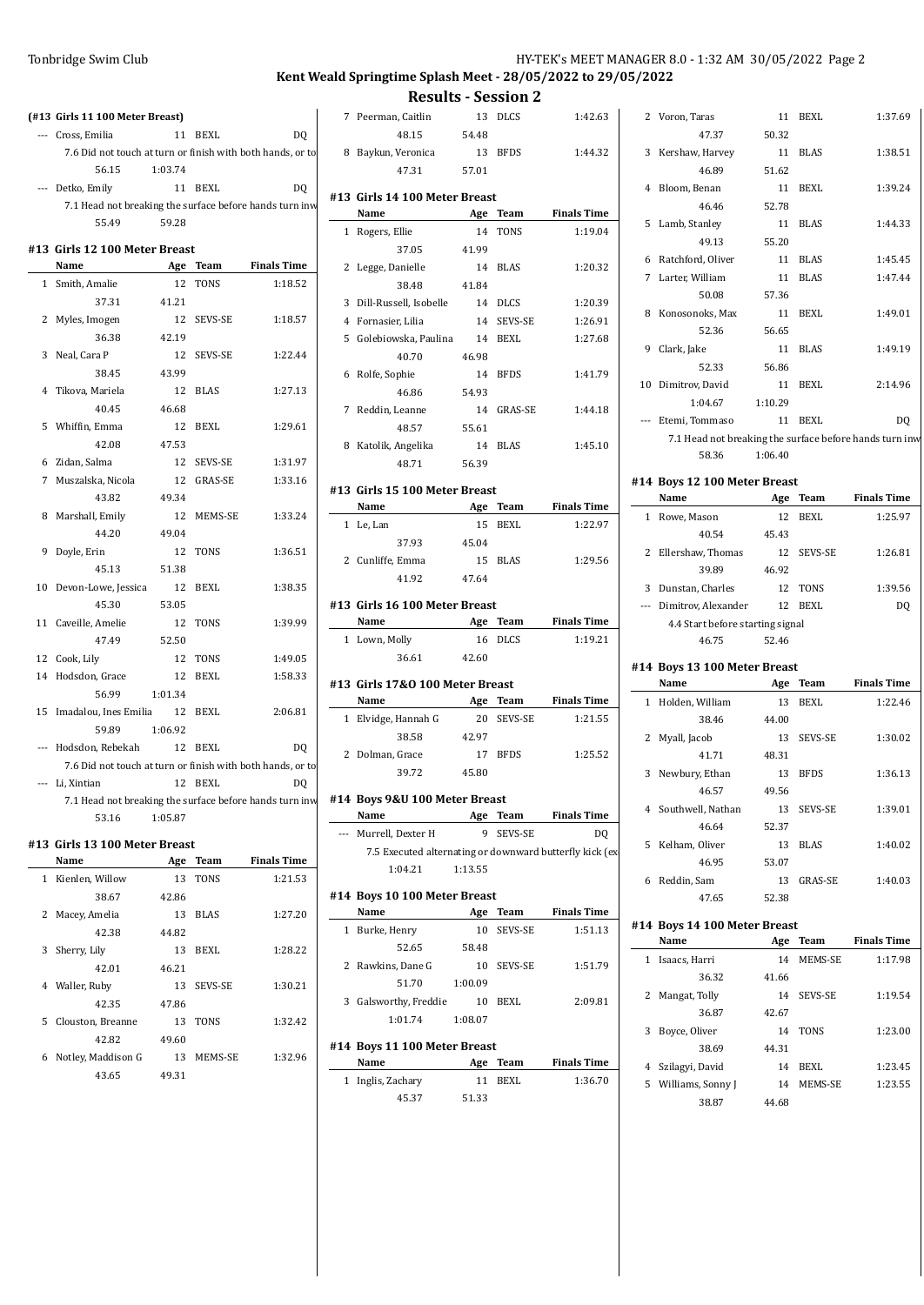#### **(#14 Boys 14 100 Meter Breast)**

|    | 6 Teodorescu. Dominic V |       | 14 MEMS-SE  | 1:26.06 |
|----|-------------------------|-------|-------------|---------|
|    | 40.05                   | 46.01 |             |         |
| 7  | Bloom, Bilgin           | 14    | BEXL        | 1:26.86 |
|    | 41.87                   | 44.99 |             |         |
| 8  | Rashed, Ahmed           | 14    | BEXL        | 1:27.71 |
|    | 41.07                   | 46.64 |             |         |
| 9  | Hopkins, Haidn          | 14    | <b>BFDS</b> | 1:27.77 |
|    | 40.69                   | 47.08 |             |         |
| 10 | Yakovlev, Sasha         | 14    | <b>TONS</b> | 1:34.42 |
|    | 43.75                   | 50.67 |             |         |

### **#14 Boys**

|   | Name              | Age   | Team           | <b>Finals Time</b> |
|---|-------------------|-------|----------------|--------------------|
| 1 | Diney, Bryan      | 15    | BEXL           | 1:11.96            |
|   | 33.29             | 38.67 |                |                    |
|   | 2 Crombie, Joshua | 15    | <b>SEVS-SE</b> | 1:13.60            |
|   | 34.13             | 39.47 |                |                    |
| 3 | Le, Nam           | 15    | BEXL           | 1:16.77            |
|   | 33.88             | 42.89 |                |                    |
| 4 | Harlow, Jake      | 15    | <b>BLAS</b>    | 1:31.82            |
|   | 12 O.C.           | AOOC  |                |                    |

## **#14 Boys**

|                | Name                         | Age   | Team           | <b>Finals Time</b> |
|----------------|------------------------------|-------|----------------|--------------------|
| 1              | Johnston, Macaulay           | 16    | <b>SEVS-SE</b> | 1:19.84            |
|                | 37.43                        | 42.41 |                |                    |
|                | #15  Girls 9&U 50 Meter Free |       |                |                    |
|                | Name                         |       | Team           | <b>Finals Time</b> |
|                |                              | Age   |                |                    |
| $\mathbf{1}$   | Soares, Rosie                | 9     | MEMS-SE        | 38.58              |
| 2              | Beckwith, Hayley             | 9     | MEMS-SE        | 46.77              |
| 3              | Notley, Dakota A             | 9     | MEMS-SE        | 48.30              |
| $\overline{4}$ | Blackwell, Freya             | 9     | <b>DLCS</b>    | 49.07              |
| 5              | Sherry, Annie                | 9     | BEXL           | 49.42              |
| 6              | Coll, Emily                  | 9     | <b>BEXL</b>    | 50.31              |
|                | #15 Girls 10 50 Meter Free   |       |                |                    |
|                | Name                         | Age   | Team           | <b>Finals Time</b> |
| 1              | Thomas, Tyla-Jade            | 10    | <b>GRAS-SE</b> | 35.67              |
| 2              | Balmer, Maia R               | 10    | <b>SEVS-SE</b> | 41.81              |
| 3              | Richardson, Lola             | 10    | <b>BEXL</b>    | 42.22              |
| 4              | Caveille, Farrah             | 10    | <b>TONS</b>    | 42.72              |
| 5              | Barnes, Nancy                | 10    | <b>BLAS</b>    | 43.48              |
| 6              | Williams, Annie              | 10    | <b>BEXL</b>    | 47.16              |
|                | #15 Girls 11 50 Meter Free   |       |                |                    |
|                | Name                         | Age   | Team           | <b>Finals Time</b> |
| 1              | Evans, Jessica               | 11    | <b>TONS</b>    | 31.66              |
| 2              | Hollands, Ella               | 11    | <b>TONS</b>    | 31.86              |
| 3              | Williams, Lowri              | 11    | <b>SEVS-SE</b> | 32.47              |
| 4              | Hildebrandt, Sophia          | 11    | <b>TONS</b>    | 33.32              |
| 5              | Post, Ellie                  | 11    | <b>BLAS</b>    | 33.34              |
| 6              | Hynes, Penelope              | 11    | BEXL           | 33.81              |
| 7              | Bowra, Lola                  | 11    | <b>BLAS</b>    | 33.97              |

| 41.87               | 44.99 |             |                    | 15 | Duncan, Ellen              | 11  | <b>BEXL</b> | 37.57              |
|---------------------|-------|-------------|--------------------|----|----------------------------|-----|-------------|--------------------|
| d, Ahmed            | 14    | BEXL        | 1:27.71            |    | 16 Southwell, Cerys        | 11  | SEVS-SE     | 38.62              |
| 41.07               | 46.64 |             |                    | 17 | Shulka, Taani              | 11  | SEVS-SE     | 38.96              |
| ns, Haidn           | 14    | <b>BFDS</b> | 1:27.77            | 18 | Yedupati, Ishitha          | 11  | <b>TONS</b> | 39.38              |
| 40.69               | 47.08 |             |                    | 19 | Lang, Matilda J            | 11  | SEVS-SE     | 39.41              |
| lev, Sasha          | 14    | <b>TONS</b> | 1:34.42            | 20 | Marriott, Paige            | 11  | <b>BLAS</b> | 39.75              |
| 43.75               | 50.67 |             |                    | 21 | Daniel, Isobel M           | 11  | SEVS-SE     | 40.66              |
| 15 100 Meter Breast |       |             |                    | 22 | Cross, Emilia              | 11  | <b>BEXL</b> | 41.41              |
|                     | Age   | Team        | <b>Finals Time</b> | 23 | Detko, Emily               | 11  | <b>BEXL</b> | 41.86              |
| Bryan               | 15    | <b>BEXL</b> | 1:11.96            |    | 24 Winnifrith, Iona        | 11  | <b>TONS</b> | 42.96              |
| 33.29               | 38.67 |             |                    |    | 25 Newbury, Chloe          | 11  | <b>BFDS</b> | 43.53              |
| pie, Joshua         | 15    | SEVS-SE     | 1:13.60            |    |                            |     |             |                    |
|                     |       |             |                    |    | #15 Girls 12 50 Meter Free |     |             |                    |
| 34.13               | 39.47 |             |                    |    | Name                       | Age | Team        | <b>Finals Time</b> |
| m                   | 15    | <b>BEXL</b> | 1:16.77            | 1  | Fosh, Abi                  | 12  | <b>BEXL</b> | 30.39              |
| 33.88               | 42.89 |             |                    |    | Neal, Cara P               | 12  | SEVS-SE     | 30.77              |
| w, Jake             | 15    | <b>BLAS</b> | 1:31.82            | 3  | Myles, Imogen              | 12  | SEVS-SE     | 30.95              |
| 42.96               | 48.86 |             |                    | 4  | Marshall, Emily            | 12  | MEMS-SE     | 31.96              |
| 16 100 Meter Breast |       |             |                    | 5  | Pennington Legh, Isabel    | 12  | SEVS-SE     | 32.12              |
|                     |       | $A = -$     | アシュートー アジー         | 6  | Ward, Sophie               | 12  | BEXL        | 32.16              |

|              | 14 Boys 16 100 Meter Breast |       |                |                    |    | 5 Pennington Legh, Isabel          | 12  | SEVS-SE        |
|--------------|-----------------------------|-------|----------------|--------------------|----|------------------------------------|-----|----------------|
|              | Name                        | Age   | <b>Team</b>    | <b>Finals Time</b> | 6  | Ward, Sophie                       | 12  | BEXL           |
|              | 1 Johnston, Macaulay        | 16    | <b>SEVS-SE</b> | 1:19.84            | 7  | Mugi, Sara W                       | 12  | SEVS-SE        |
|              | 37.43                       | 42.41 |                |                    | 8  | Zidan, Salma                       | 12  | <b>SEVS-SE</b> |
|              |                             |       |                |                    | 9  | Devon-Lowe, Jessica                | 12  | <b>BEXL</b>    |
|              | 15 Girls 9&U 50 Meter Free! |       |                |                    | 10 | Smith, Daisy                       | 12  | <b>BEXL</b>    |
|              | Name                        | Age   | <b>Team</b>    | <b>Finals Time</b> | 11 | Abbott, Amelia                     | 12  | <b>GRAS-SE</b> |
| $\mathbf{1}$ | Soares, Rosie               | 9     | MEMS-SE        | 38.58              | 12 | Whiffin, Emma                      | 12  | <b>BEXL</b>    |
| 2            | Beckwith, Hayley            | 9     | MEMS-SE        | 46.77              | 13 | Muszalska, Nicola                  | 12  | <b>GRAS-SE</b> |
| 3            | Notley, Dakota A            | 9     | MEMS-SE        | 48.30              | 14 | Cook, Lily                         | 12  | <b>TONS</b>    |
| 4            | Blackwell, Freya            | 9     | <b>DLCS</b>    | 49.07              | 15 | Bailey, Hannah                     | 12  | <b>GRAS-SE</b> |
| 5            | Sherry, Annie               | 9     | <b>BEXL</b>    | 49.42              | 16 | Richardson, Isabelle               | 12  | <b>TONS</b>    |
| 6            | Coll, Emily                 | 9     | <b>BEXL</b>    | 50.31              | 17 | Doyle, Erin                        | 12  | <b>TONS</b>    |
|              | 15 Girls 10 50 Meter Free   |       |                |                    | 18 | Cepukaviciute, Patricia            | 12  | <b>BFDS</b>    |
|              | Name                        | Age   | Team           | <b>Finals Time</b> | 19 | Caveille, Amelie                   | 12  | <b>TONS</b>    |
|              | 1 Thomas, Tyla-Jade         | 10    | <b>GRAS-SE</b> | 35.67              | 20 | Marshall-Wilson, Aurora 12         |     | <b>BLAS</b>    |
| 2            | Balmer, Maia R              | 10    | <b>SEVS-SE</b> | 41.81              | 21 | Booker-Edey, Caelin                | 12  | <b>BEXL</b>    |
| 3            | Richardson, Lola            | 10    | <b>BEXL</b>    | 42.22              | 22 | Imadalou, Ines Emilia              | 12  | <b>BEXL</b>    |
| 4            | Caveille, Farrah            | 10    | <b>TONS</b>    | 42.72              | 23 | Pople, Isabelle J                  | 12  | SEVS-SE        |
|              | 5 Barnes, Nancy             | 10    | <b>BLAS</b>    | 43.48              | 24 | Hodsdon, Grace                     | 12  | <b>BEXL</b>    |
| 6            | Williams, Annie             | 10    | BEXL           | 47.16              |    | 25 Li, Xintian                     | 12  | <b>BEXL</b>    |
|              |                             |       |                |                    |    | 26 Hodsdon, Rebekah                | 12  | <b>BEXL</b>    |
|              | 15 Girls 11 50 Meter Free   |       |                |                    |    |                                    |     |                |
|              | Name                        | Age   | Team           | <b>Finals Time</b> |    | #15 Girls 13 50 Meter Free<br>Name | Age | Team           |
|              | 1 Evans, Jessica            | 11    | <b>TONS</b>    | 31.66              |    | 1 Holland, Summer                  | 13  | <b>SEVS-SE</b> |
|              | 2 Hollands, Ella            | 11    | <b>TONS</b>    | 31.86              | 2  | Notley, Maddison G                 | 13  | MEMS-SE        |
| 3            | Williams, Lowri             | 11    | SEVS-SE        | 32.47              | 3  | Idowu, Florence                    | 13  | <b>BEXL</b>    |
|              | 4 Hildebrandt, Sophia       | 11    | <b>TONS</b>    | 33.32              | 4  | de Bruin, Lilian                   | 13  | <b>SEVS-SE</b> |
|              | 5 Post, Ellie               | 11    | <b>BLAS</b>    | 33.34              | 5  | Borooah, Rea                       | 13  | <b>BEXL</b>    |
|              | 6 Hynes, Penelope           | 11    | <b>BEXL</b>    | 33.81              |    |                                    | 13  | <b>BEXL</b>    |
| 7            | Bowra, Lola                 | 11    | <b>BLAS</b>    | 33.97              | 6  | Sherry, Lily                       |     |                |
| 8            | Bourner, Lola               | 11    | <b>BLAS</b>    | 34.47              | 7  | Crook, Tabitha                     | 13  | <b>GRAS-SE</b> |
|              | 9 Pietersma, Emily          | 11    | <b>BEXL</b>    | 34.70              | 8  | Macey, Amelia                      | 13  | <b>BLAS</b>    |
|              | 10 Elvidge, Julia R         | 11    | SEVS-SE        | 34.74              | 9  | Waller, Ruby                       | 13  | SEVS-SE        |

## Tonbridge Swim Club HY-TEK's MEET MANAGER 8.0 - 1:32 AM 30/05/2022 Page 3 **Kent Weald Springtime Splash Meet - 28/05/2022 to 29/05/2022 Results - Session 2**

**Finals Time** 29.62

10 Wynne Thomas, Eliza 13 TONS 31.97 Clouston, Breanne 13 TONS 33.42

11 Fornasier, Evelyn 11 SEVS-SE 35.11 12 Tovey, Bronwyn 11 SEVS-SE 35.34 13 Miller, Niamh R 11 SEVS-SE 36.46 McLean, Aurelia 11 BFDS 36.78

|    | 12 Burton, Grace                     | 13       | SEVS-SE                    | 33.83                                                                                                                                                                                                              |
|----|--------------------------------------|----------|----------------------------|--------------------------------------------------------------------------------------------------------------------------------------------------------------------------------------------------------------------|
| 13 | Smith, Florence                      | 13       | <b>BLAS</b>                | 34.74                                                                                                                                                                                                              |
|    | 14 Burston, Ava                      | 13       | <b>BLAS</b>                | 35.26                                                                                                                                                                                                              |
|    | 15 Baykun, Veronica                  | 13       | <b>BFDS</b>                | 35.28                                                                                                                                                                                                              |
|    | 16 Peerman, Caitlin                  | 13 DLCS  |                            | 39.07                                                                                                                                                                                                              |
|    | --- Bloodworth, Charlotte 13 SEVS-SE |          |                            | D <sub>O</sub>                                                                                                                                                                                                     |
|    | 4.4 Start before starting signal     |          |                            |                                                                                                                                                                                                                    |
|    | #15 Girls 14 50 Meter Free<br>Name   | Age      | Team                       | <b>Finals Time</b>                                                                                                                                                                                                 |
|    | 1 Bradshaw, Aliyana                  | 14       | <b>BLAS</b>                | 29.30                                                                                                                                                                                                              |
|    | 2 Legge, Danielle                    | 14       | <b>BLAS</b>                | 29.31                                                                                                                                                                                                              |
|    | 3 Warren, Anabel 14                  |          | SEVS-SE                    | 29.41                                                                                                                                                                                                              |
|    | 4 Fornasier, Lilia                   | 14       | SEVS-SE                    | 29.55                                                                                                                                                                                                              |
|    | 5 Dill-Russell, Isobelle 14          |          | <b>DLCS</b>                | 30.16                                                                                                                                                                                                              |
|    | 6 Sullivan, Imogen                   | 14       | BEXL                       | 30.21                                                                                                                                                                                                              |
|    | 7 Rogers, Ellie                      | 14       | TONS                       | 30.31                                                                                                                                                                                                              |
| 8  | Watson, Leah                         | 14       | <b>BLAS</b>                | 30.56                                                                                                                                                                                                              |
| 9  | Golebiowska, Paulina                 | 14       | <b>BEXL</b>                | 30.82                                                                                                                                                                                                              |
|    | 10 Morse, Isabella                   | 14       | <b>BEXL</b>                | 30.94                                                                                                                                                                                                              |
| 11 | Stone, Alice                         | 14       | SEVS-SE                    | 31.61                                                                                                                                                                                                              |
|    | 12 Fosh, Jess                        | 14       | BEXL                       | 31.73                                                                                                                                                                                                              |
| 13 | Janulyte, Emilija                    | 14       | <b>BLAS</b>                | 31.75                                                                                                                                                                                                              |
| 14 | Hughes, Chloe                        | 14       | BEXL                       | 32.91                                                                                                                                                                                                              |
| 15 | Hubbard, Bella                       | 14       | <b>DLCS</b>                | 35.19                                                                                                                                                                                                              |
|    | 16 Beadle, Ellie                     | 14       | BEXL                       | 35.38                                                                                                                                                                                                              |
|    | 17 Head, Annabelle                   | 14       | <b>BLAS</b>                | 35.87                                                                                                                                                                                                              |
|    | 18 Katolik, Angelika 14 BLAS         |          |                            | 36.72                                                                                                                                                                                                              |
|    | 19 Reddin, Leanne                    | 14       | GRAS-SE                    | 37.39                                                                                                                                                                                                              |
|    | 20 Tunsley, Grace                    | 14       | BEXL                       | 43.64                                                                                                                                                                                                              |
|    |                                      |          |                            |                                                                                                                                                                                                                    |
|    | #15 Girls 15 50 Meter Free           |          |                            |                                                                                                                                                                                                                    |
|    | Name                                 | Age      | Team                       |                                                                                                                                                                                                                    |
|    | 1 Wootton, Megan                     | 15       | BEXL                       |                                                                                                                                                                                                                    |
|    | 2 Cunliffe, Emma                     | 15       | <b>BLAS</b>                |                                                                                                                                                                                                                    |
|    | 3 Sams, Martha                       | 15       | TONS                       |                                                                                                                                                                                                                    |
|    | 4 Lawson, Sophia A 15                |          | MEMS-SE                    |                                                                                                                                                                                                                    |
|    | #15 Girls 16 50 Meter Free<br>Name   | Age      | Team                       |                                                                                                                                                                                                                    |
| 1  | Lown, Molly                          |          | 16 DLCS                    |                                                                                                                                                                                                                    |
| 2  | Couzens, Phoebe                      | 16       | BEXL                       |                                                                                                                                                                                                                    |
| 3  | Bennett, Ellie                       | 16       | MEMS-SE                    |                                                                                                                                                                                                                    |
|    | 4 Martin, Evie                       | 16       | SEVS-SE                    |                                                                                                                                                                                                                    |
| 5  | Summers, Chloe                       | 16       | GRAS-SE                    |                                                                                                                                                                                                                    |
|    | #15 Girls 17&0 50 Meter Free         |          |                            |                                                                                                                                                                                                                    |
|    | Name                                 | Age      | <b>Team</b>                |                                                                                                                                                                                                                    |
| 1  | Elvidge, Hannah G                    | 20       | SEVS-SE                    |                                                                                                                                                                                                                    |
|    | 2 Welsh, Maisie                      | 17       | <b>DLCS</b>                |                                                                                                                                                                                                                    |
| 3  | Brady, Scarlett                      | 17       | SEVS-SE                    |                                                                                                                                                                                                                    |
| 5  | 4 Dolman, Grace<br>Baykun, Julia     | 17<br>17 | <b>BFDS</b><br><b>BFDS</b> |                                                                                                                                                                                                                    |
|    | #16 Boys 9&U 50 Meter Free           |          |                            |                                                                                                                                                                                                                    |
|    | Name                                 | Age      | Team                       | <b>Finals Time</b><br>29.82<br>31.19<br>32.21<br>33.40<br><b>Finals Time</b><br>29.23<br>29.93<br>30.24<br>32.71<br>34.46<br><b>Finals Time</b><br>28.56<br>29.92<br>29.97<br>30.25<br>32.46<br><b>Finals Time</b> |
| 1  | Cepukavicius, Elias                  | 9        | <b>BFDS</b>                | 39.56                                                                                                                                                                                                              |
| 2  | Argirov, Seb                         | 9        | SEVS-SE                    | 40.06                                                                                                                                                                                                              |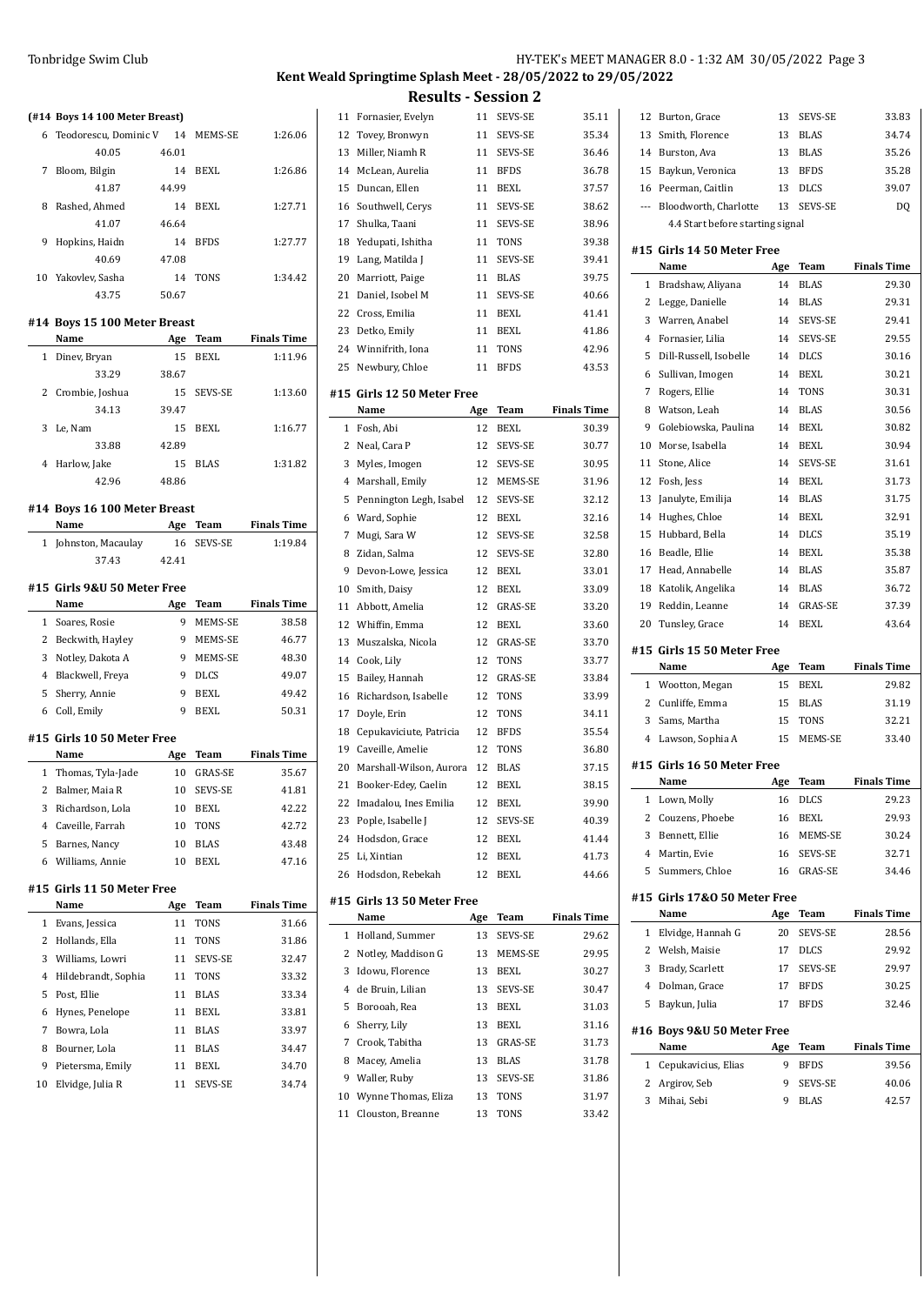|                | (#16 Boys 9&U 50 Meter Free) |                 |                |                    |
|----------------|------------------------------|-----------------|----------------|--------------------|
|                | 4 Pereira Gil, Gabriel       | 9               | <b>BEXL</b>    | 45.26              |
| 5              | Psenicnyj, Daniel            | 9               | <b>BFDS</b>    | 46.18              |
| 6              | Hodge, Freddie               | 9               | <b>BEXL</b>    | 49.57              |
| 7              | Murrell, Dexter H            | 9               | SEVS-SE        | 50.57              |
| 8              | McLean, Alessio              | 9               | <b>BFDS</b>    | 51.08              |
|                | #16 Boys 10 50 Meter Free    |                 |                |                    |
|                | Name                         | Age             | Team           | <b>Finals Time</b> |
| $\mathbf{1}$   | Rawkins, Dane G              | 10              | SEVS-SE        | 34.88              |
| $\overline{2}$ | Beardsmore, George           |                 | 10 BLAS        | 35.34              |
| 3              | Burke, Henry                 | 10              | SEVS-SE        | 36.27              |
| $\overline{4}$ | Brand, Sam R                 | 10 <sup>1</sup> | <b>SEVS-SE</b> | 38.92              |
| 5              | Teodorescu, Noah A           |                 | 10 MEMS-SE     | 45.86              |
| 6              | Galsworthy, Freddie          | 10              | BEXL           | 46.47              |
| 7              | Bhatti, Gian                 | 10              | <b>GRAS-SE</b> | 48.01              |
| 8              | Olalekan, Adeel              | 10              | <b>TONS</b>    | 49.19              |
|                | #16 Boys 11 50 Meter Free    |                 |                |                    |
|                | Name                         | Age             | Team           | <b>Finals Time</b> |
| 1              | Kershaw, Harvey              | 11              | <b>BLAS</b>    | 30.93              |
| 2              | Inglis, Zachary              | 11              | <b>BEXL</b>    | 32.64              |
| 3              | Bloom, Benan                 | 11              | <b>BEXL</b>    | 33.13              |
| $\overline{4}$ | Larter, William              | 11              | <b>BLAS</b>    | 34.08              |
| 5              | Willard, Noah                | 11              | <b>BLAS</b>    | 36.20              |
| 6              | Voron, Taras                 | 11              | <b>BEXL</b>    | 36.22              |
| 7              | Ratchford, Oliver            | 11              | <b>BLAS</b>    | 37.21              |
| 8              | Konosonoks, Max              | 11              | <b>BEXL</b>    | 39.50              |
| 9              | Etemi, Tommaso               | 11              | <b>BEXL</b>    | 40.50              |
| 10             | Clark, Jake                  | 11              | <b>BLAS</b>    | 42.27              |
| 11             | Beadle, Reece                |                 | 11 BEXL        | 44.10              |
| 12             | Rose, Adam                   | 11              | <b>BLAS</b>    | 46.11              |
| 13             | Dimitrov, David              | 11              | <b>BEXL</b>    | 49.16              |
| 14             | Watts, Noah                  | 11              | <b>BLAS</b>    | 51.61              |
| 15             | Mugi, Allan                  | 11              | SEVS-SE        | 54.34              |
|                | #16 Boys 12 50 Meter Free    |                 |                |                    |
|                | Name                         | Age             | Team           | <b>Finals Time</b> |
| 1              | Rowe, Mason                  | 12              | <b>BEXL</b>    | 29.18              |
| 2              | Beckwith, Oliver             |                 | 12 MEMS-SE     | 30.45              |
| 3              | Ellershaw, Thomas            | 12              | SEVS-SE        | 31.33              |
| $\overline{4}$ | Dunstan, Charles             | 12              | <b>TONS</b>    | 32.75              |
| 5              | Moss, Seth                   |                 | 12 BLAS        | 32.83              |
| 6              | Martin-Young, Freddie        | 12              | SEVS-SE        | 33.12              |
| 7              | Dimitrov, Alexander          | 12              | <b>BEXL</b>    | 33.15              |
| 8              | Luciani, Gianfranco          | 12              | <b>BLAS</b>    | 33.66              |

 Hodge, Jack 12 BEXL 35.04 Limer, Jackson 12 BLAS 36.21 11 Cheema, Balraj 12 BLAS 40.96

**Name Age Team Finals Time** Bowen, William 13 SEVS-SE 29.48 2 Argirov, Boris 13 SEVS-SE 30.64 Myall, Jacob 13 SEVS-SE 30.92 Crombie, Jacob 13 SEVS-SE 31.20 5 Jayasinghe, Leo 13 BEXL 31.81 Reddin, Sam 13 GRAS-SE 31.86

**#16 Boys 13 50 Meter Free**

## **Kent Weald Springtime Splash Meet - 28/05/2022 to 29/05/2022 Results - Session 2**

| 7              | Hubbard, Soul                     | 13      | <b>DLCS</b>    | 32.50              |
|----------------|-----------------------------------|---------|----------------|--------------------|
| 8              | Kelham, Oliver                    | 13      | <b>BLAS</b>    | 33.37              |
| 9              | Southwell, Nathan                 | 13      | SEVS-SE        | 35.03              |
| 10             | Newbury, Ethan                    | 13      | <b>BFDS</b>    | 35.27              |
| 11             | Turner, Robbie                    | 13      | <b>TONS</b>    | 36.75              |
|                |                                   |         |                |                    |
|                | #16 Boys 14 50 Meter Free<br>Name | Age     | Team           | <b>Finals Time</b> |
| $\mathbf{1}$   | Isaacs, Harri                     | 14      | MEMS-SE        | 27.43              |
| 2              | Brosch, Mitch                     | 14      | TONS           | 27.48              |
| 3              | Mangat, Tolly                     | 14      | <b>SEVS-SE</b> | 28.21              |
| $\overline{4}$ | Szilagyi, David                   | 14      | BEXL           | 28.93              |
| 5              | Williams, Sonny J                 | 14      | <b>MEMS-SE</b> | 28.99              |
| 6              | Burke, Toby                       | 14      | SEVS-SE        | 29.89              |
| 7              | Johnston, Thomas                  | 14      | <b>SEVS-SE</b> | 30.11              |
| 8              | Teodorescu, Dominic V             | 14      | MEMS-SE        | 30.28              |
| 9              | Boyce, Oliver                     | 14      | TONS           | 30.62              |
| 10             | Hopkins, Haidn                    | 14      | <b>BFDS</b>    | 30.63              |
| 11             | Rashed, Ahmed                     | 14      | <b>BEXL</b>    | 30.88              |
| 12             | Thornton, Cameron                 | 14      | BEXL           | 31.68              |
| 13             | Bloom, Bilgin                     | 14      | <b>BEXL</b>    | 32.65              |
| 14             | Hudson, Ethan                     | 14      | SEVS-SE        | 33.10              |
| 15             | Yakovlev, Sasha                   | 14      | <b>TONS</b>    | 35.98              |
|                |                                   |         |                |                    |
|                | #16 Boys 15 50 Meter Free         |         |                |                    |
|                | Name                              | Age     | Team           | <b>Finals Time</b> |
| 1              | Long, Thomas                      | 15      | <b>GRAS-SE</b> | 26.11              |
| 2              | Martin, Harrison                  | 15      | <b>GRAS-SE</b> | 27.11              |
| 3              | Le, Nam                           | 15      | <b>BEXL</b>    | 27.86              |
| 4              | Masaryk, Adam                     | 15      | MEMS-SE        | 28.50              |
| 5              | Argirov, Martin                   | 15      | SEVS-SE        | 28.79              |
| 6              | Crombie, Joshua                   | 15      | SEVS-SE        | 29.23              |
| 7              | Willard, Ethan                    | 15      | <b>BLAS</b>    | 29.24              |
| 8              | Cosgrove, Ruari G                 | 15      | MEMS-SE        | 30.03              |
| 9              | Harlow, Jake                      | 15      | <b>BLAS</b>    | 31.75              |
|                | #16 Boys 16 50 Meter Free         |         |                |                    |
|                | Name                              | Age     | <b>Team</b>    | <b>Finals Time</b> |
| 1              | Knock, Emilio C                   | 16      | SEVS-SE        | 26.26              |
| $\overline{2}$ | Johnston, Macaulay                | 16      | <b>SEVS-SE</b> | 28.67              |
|                |                                   |         |                |                    |
|                | #16 Boys 17&0 50 Meter Free       |         |                |                    |
|                | Name                              | Age     | Team           | <b>Finals Time</b> |
| 1              | Enticknap, Noah                   | 17      | SEVS-SE        | 25.07              |
|                | 2 Dill-Russell, Edward            | 17      | DLCS           | 25.98              |
| 3              | Jayasinghe, Dillon                | 17      | <b>BEXL</b>    | 26.90              |
|                | #17 Girls 10 100 Meter Fly        |         |                |                    |
|                | Name                              | Age     | Team           | <b>Finals Time</b> |
| 1              | Knorton, Grace                    | 10      | BEXL           | 1:41.95            |
|                | 44.74                             | 57.21   |                |                    |
| 2              | Moss, Mia                         | 10      | <b>BLAS</b>    | 1:43.35            |
| 3              | Balmer, Maia R                    | 10      | SEVS-SE        | 2:01.72            |
|                | 54.41                             | 1:07.31 |                |                    |
|                |                                   |         |                |                    |
|                | #17 Girls 11 100 Meter Fly        |         |                |                    |

|  | Name          |       | Age Team | <b>Finals Time</b> |
|--|---------------|-------|----------|--------------------|
|  | 1 Post. Ellie |       | 11 BLAS  | 1:22.91            |
|  | 39.08         | 43.83 |          |                    |

|   | 2 Hollands, Ella<br>37.53                                  | 45.83            | 11 TONS     | 1:23.36            |
|---|------------------------------------------------------------|------------------|-------------|--------------------|
|   |                                                            |                  |             | 1:28.77            |
|   | 3 Pietersma, Emily<br>41.88                                | 11 BEXL<br>46.89 |             |                    |
|   | 4 Bowra, Lola                                              |                  | 11 BLAS     | 1:29.39            |
|   | 39.85                                                      | 49.54            |             |                    |
|   | 5 Fornasier, Evelyn                                        |                  | 11 SEVS-SE  | 1:30.91            |
|   | 40.53                                                      | 50.38            |             |                    |
|   | 6 Hildebrandt, Sophia 11 TONS                              |                  |             | 1:31.44            |
| 7 | Bourner, Lola                                              |                  | 11 BLAS     | 1:31.68            |
|   | 42.45                                                      | 49.23            |             |                    |
| 8 | Cook, Ava                                                  |                  | 11 DLCS     | 1:43.15            |
|   | 47.75                                                      | 55.40            |             |                    |
|   | --- Cross, Emilia                                          |                  | 11 BEXL     | DQ                 |
|   | 8.4 Did not touch at turn or finish with both hands or tou |                  |             |                    |
|   | 51.29                                                      | 1:02.12          |             |                    |
|   |                                                            |                  |             |                    |
|   | #17 Girls 12 100 Meter Fly<br>Name                         |                  | Age Team    | <b>Finals Time</b> |
|   | 1 Smith, Amalie                                            | <sup>12</sup>    | TONS        | 1:09.53            |
|   | 33.06                                                      | 36.47            |             |                    |
| 2 | Tikova, Mariela                                            |                  | 12 BLAS     | 1:15.98            |
|   | 35.42                                                      | 40.56            |             |                    |
|   | 3 Neal, Cara P                                             |                  | 12 SEVS-SE  | 1:17.35            |
|   | 35.44                                                      | 41.91            |             |                    |
| 4 | Fosh, Abi                                                  |                  | 12 BEXL     | 1:18.21            |
|   | 35.23                                                      | 42.98            |             |                    |
|   | 5 Pennington Legh, Isabel 12 SEVS-SE                       |                  |             | 1:22.04            |
|   | 36.76                                                      | 45.28            |             |                    |
|   | 6 Smith, Daisy                                             |                  | 12 BEXL     | 1:23.44            |
|   | 38.43                                                      | 45.01            |             |                    |
| 7 | Muszalska, Nicola                                          |                  | 12 GRAS-SE  | 1:24.73            |
|   | 38.98                                                      | 45.75            |             |                    |
| 8 | Cepukaviciute, Patricia 12 BFDS                            |                  |             | 1:46.38            |
|   | 48.38                                                      | 58.00            |             |                    |
|   | Pople, Isabelle J                                          |                  | 12 SEVS-SE  | DQ                 |
|   | 8.4 Did not touch at turn or finish with both hands or tou |                  |             |                    |
|   | 40.59                                                      | 51.27            |             |                    |
|   | --- Li, Elizabeth                                          |                  | 12 BEXL     | DQ                 |
|   | 8.3 Breaststroke kick used (legal in Masters Competition   |                  |             |                    |
|   | 49.47                                                      | 1:08.04          |             |                    |
|   | #17 Girls 13 100 Meter Fly                                 |                  |             |                    |
|   | Name                                                       |                  | Age Team    | <b>Finals Time</b> |
|   | 1 Kienlen, Willow                                          | 13               | <b>TONS</b> | 1:14.08            |
|   | 34.61                                                      | 39.47            |             |                    |
|   | 2 Idowu, Florence                                          | 13               | BEXL        | 1:18.98            |
|   | 35.73                                                      | 43.25            |             |                    |
|   | Notley, Maddison G                                         |                  |             |                    |
| 3 | 36.71                                                      | 42.32            | 13 MEMS-SE  | 1:19.03            |
| 4 | Crook, Tabitha                                             |                  |             | 1:22.24            |
|   | 39.13                                                      | 43.11            | 13 GRAS-SE  |                    |
| 5 | de Bruin, Lilian                                           | 13               | SEVS-SE     | 1:26.57            |
|   | 37.35                                                      | 49.22            |             |                    |
|   |                                                            |                  |             |                    |

Wantling, Sophie 13 BLAS 1:28.76

40.69 48.07